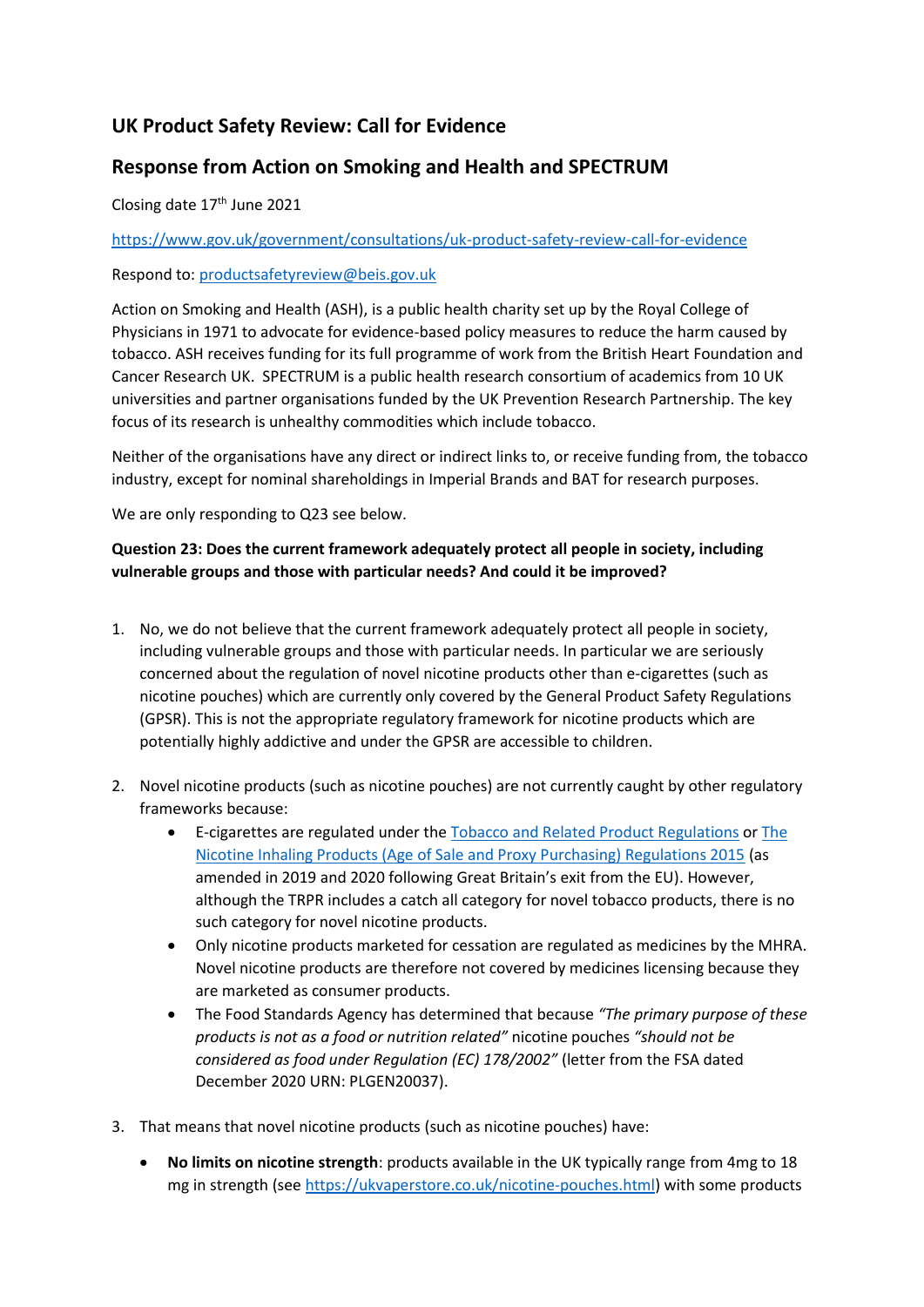advertised on sale online containing as much as 100 mg/g of nicotine (se[e Candy Shop](https://londonpods.co.uk/product/candy-shop-pina-colada-nicotine-pouch-copy/)  Cherry Cola - [Nicotine Pouch -](https://londonpods.co.uk/product/candy-shop-pina-colada-nicotine-pouch-copy/) London Pods). This is far higher than similar oral nicotine products such as 4mg NRT gum and lozenges licensed by the MHRA for smokers wanting to quit or access alternative sources of nicotine (see [https://bnf.nice.org.uk/drug/nicotine.html\)](https://bnf.nice.org.uk/drug/nicotine.html). Although the actual amount of nicotine extracted by users will depend on a variety of factors including other product characteristics and user behaviour, these products contain significant levels of nicotine and need to be appropriately regulated.

- **No age of sale restrictions or limits on free samples:** novel nicotine products can be sold or handed out free to consumers of any age. This is because although the [Children and Families](https://www.legislation.gov.uk/ukpga/2014/6/contents/enacted)  [Act 2014](https://www.legislation.gov.uk/ukpga/2014/6/contents/enacted) Part 5 section 92 and 93 allows the Secretary of State to *"make provision prohibiting the sale of nicotine products to persons aged under 18",* the regulations as made were limited[. The Nicotine Inhaling Products \(Age of Sale and Proxy Purchasing\) Regulations](https://www.legislation.gov.uk/ukdsi/2015/9780111130568)  [2015](https://www.legislation.gov.uk/ukdsi/2015/9780111130568) (as amended in 2019 and 2020) following Great Britain's exit from the EU) which brought the legislation into effect in England and Wales, limited the age of sale of 18 to nicotine inhaling products.
- **No restrictions on advertising, promotion, and sponsorship**: these products are being promoted online via influencers, free samples, and competitions. *For examples see (accessed 16 March 2021)* <https://www.instagram.com/velo.unitedkingdom/> [https://www.instagram.com/nordicspirit\\_uk/b](https://www.instagram.com/nordicspirit_uk/b)
- 4. The National Audit Office report on [Protecting consumers from unsafe products,](https://www.nao.org.uk/wp-content/uploads/2021/02/Protecting-consumers-from-unsafe-products.pdf) published on 16<sup>th</sup> June, recommended that the Office for Product Safety and Standards (OPSS) should *"establish which consumers may be particularly vulnerable to unsafe products, and in what circumstances".* Novel nicotine products such as pouches are a good example of products which cannot be considered safe for vulnerable consumers. The OPSS may not consider novel nicotine products should fall under their remit and certainly that is our opinion. Specialist regulation is needed to take account of the unique risks of these legal but addictive products, particularly to children and young people.
- 5. The [Committee on Toxicity](https://cot.food.gov.uk/sites/default/files/2021-05/TOX-2021-22%20Nicotine%20pouches.pdf) has been requested by the Department for Health and Social Care (DHSC) and the Public Health England (PHE) Tobacco teams to consider the toxicological risks from tobacco-free oral nicotine pouches. COT has not yet reported, but the following [COT conclusion on e-cigarettes](https://cot.food.gov.uk/sites/default/files/2020-09/COT%20E%28N%29NDS%20statement%202020-04.pdf) is relevant, *"Non-users who have never been exposed to nicotine and who take up vaping would be at risk from effects of nicotine to which they would not otherwise be exposed. This also includes the risk of addiction."*
- 6. The lack of age of sale regulation and of restrictions on advertising should be addressed without delay, it does not need to wait for the COT to report. It is clearly inappropriate for these potentially highly addictive products to be available for sale and free distribution to children under 18, and for there to be no restrictions on advertising, promotion, and sponsorship.
- 7. This is a serious public health issue, which could easily be addressed by revision of the [TRPR](https://www.legislation.gov.uk/uksi/2016/507/contents/made) and th[e NIHPR.](https://www.legislation.gov.uk/ukdsi/2015/9780111130568) To that end, we urge the OPSS to refer regulation of these products to the DHSC. We